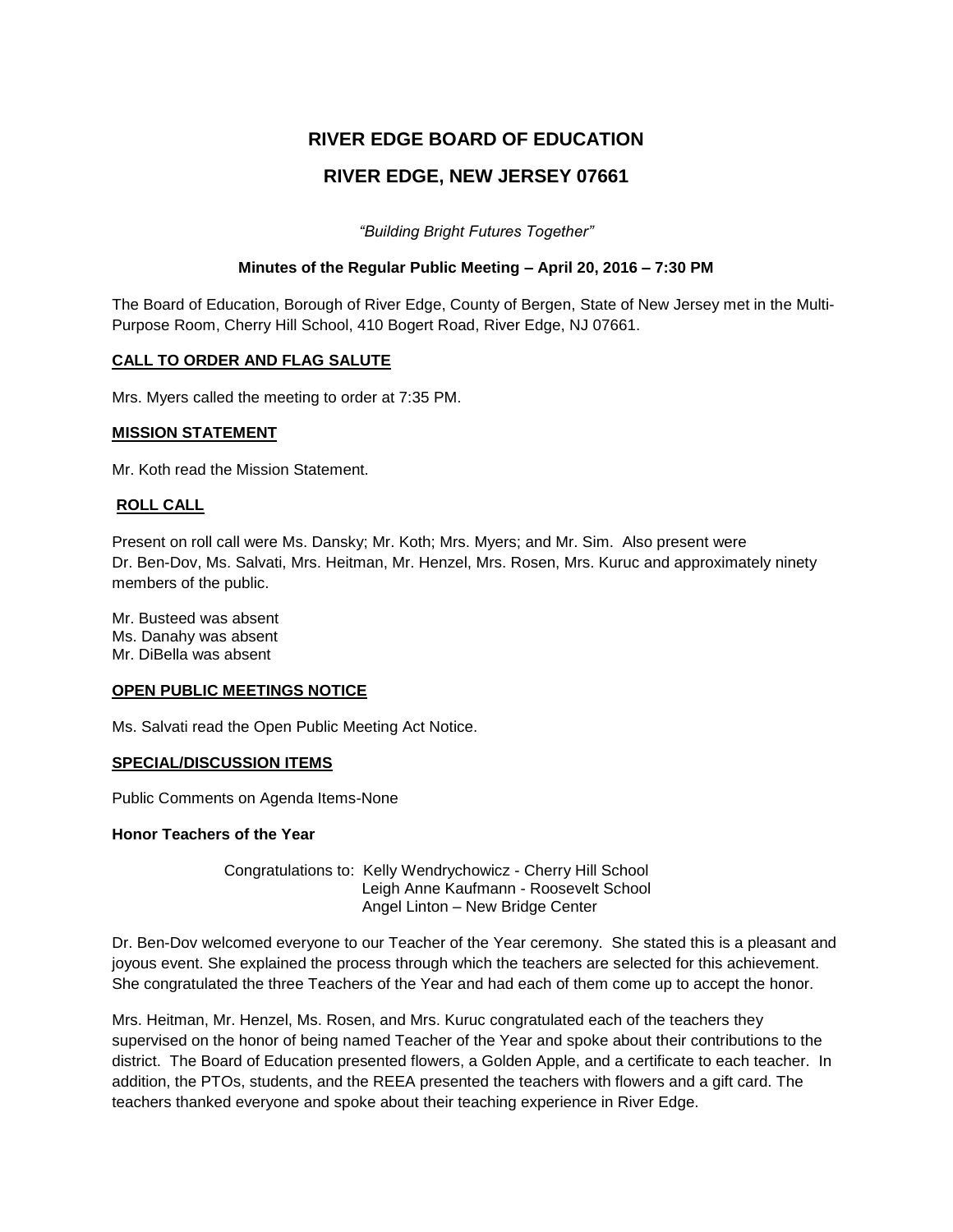**Motion by: Ms. Dansky Seconded by: Mr. Koth** to authorize \$500.00 each to Cherry Hill School, Roosevelt School, and New Bridge Center for the Teacher Recognition Award for the 2015-2016 school year, to be spent at the discretion of each Teacher of the Year for the benefit of the school.

Ayes: Ms. Dansky, Mr. Koth, Mr. Sim, Mrs. Myers Nays: None

## **Special Education Update – Rosemary Kuruc**

Mrs. Kuruc gave the board members an update on our in-house Special Education programs. She also reported on SEPAG (Special Education Parent Advisory Group). She stated she reached out to parents at Back to School Night and did a paper and digital survey. She reported the goals and areas of concern of the parents to the Board. She also spoke about training for both part time and full time aides and teachers and the status of the Building Bridges programs and enrollment.

## **REPORTS**

### **SUPERINTENDENT**

Dr. Ben-Dov reported on the following:

- PARCC administration was concluded for grades three and four today. There was a small technical difficulty in both schools during testing. The issues were with the company and not with the district. Most districts had to stop and then resume testing but the problems in River Edge were relatively minor and testing continued.
- River Edge C.R.E.A.T.E. (Children of River Edge in Academically Talented Education) students are working on a district-wide recycling program. Roosevelt fifth graders wrote to the Mayor and Council regarding recycling bins in the parks.
- Arbor Day ceremonies are taking place in both schools on April 29<sup>th</sup> along with the dedication ceremony of Cherry Blossom Park, adjacent to Cherry Hill School.
- The River Edge Fun Run will take place this Saturday, April 23rd. Many teachers volunteered. Dr. Ben-Dov thanked, in advance, all who are participating in this event.

#### **PRINCIPAL**

Mrs. Heitman reported on the following:

- A visitor will come and speak to the sixth grade students and teach them about Ellis Island before they go on their field trip
- Mrs. Heitman is very proud of the wonderful virtual visit with the author Ms. Sara Weeks. The students had a great time working on their padlets and critiquing her book as per her request. There is an article on her visit in the April  $14<sup>th</sup>$  edition of the Town News.
- Building Bridges and Building Connections are having a fundraiser for the next two weeks. They are selling puzzle pins, stickers, pencils, bracelets, and puzzle picture frames. The money will go towards their class trips.
- The Cherry Hill School book fair and art show will be on April 27th
- Fifth and sixth grades will start PARCC testing tomorrow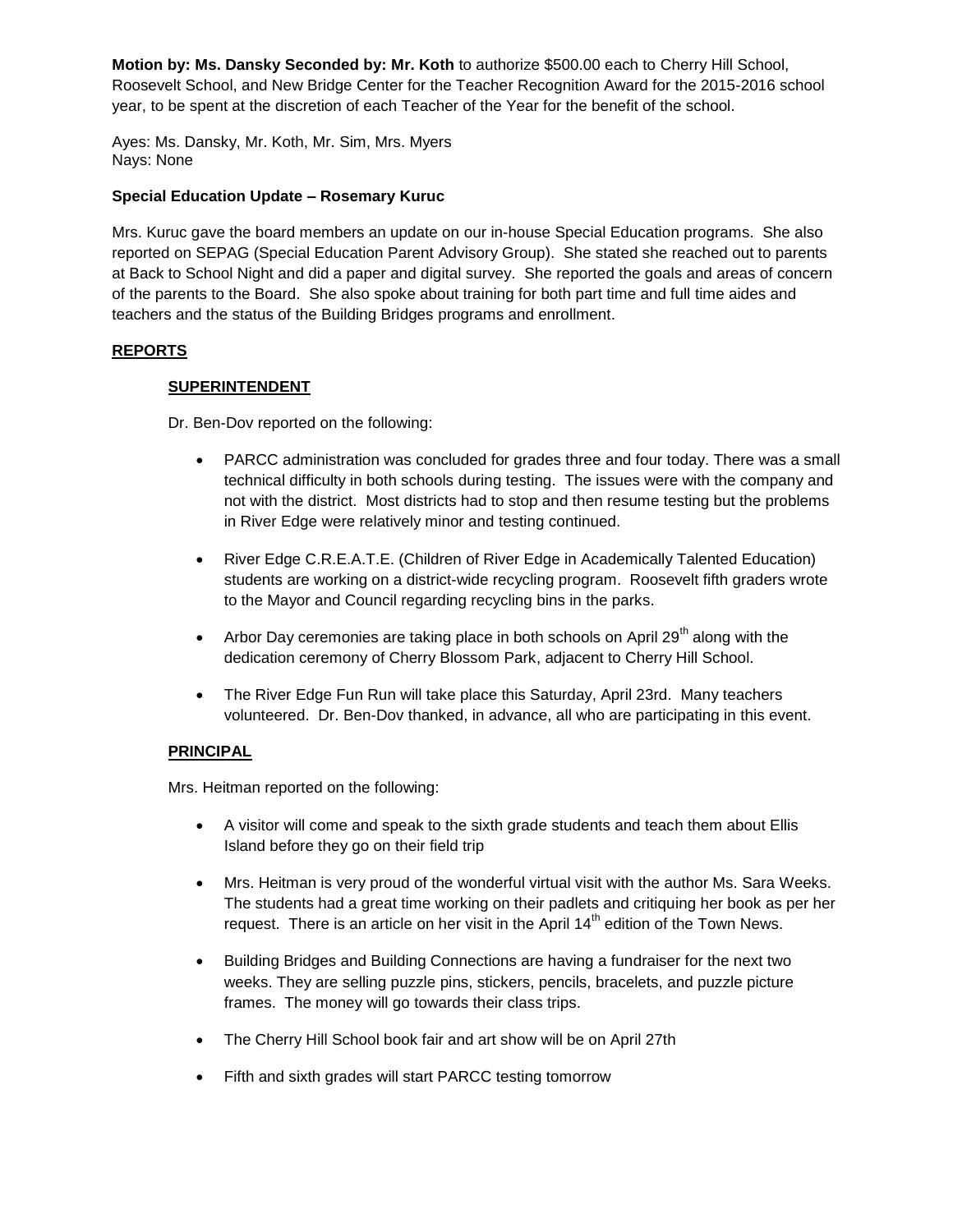## **BOARD SECRETARY**

Ms. Salvati did not make a report.

#### **PRESIDENT**

- Mrs. Myers will meet with the sixth graders next week to talk about the Student Board Meeting that will take place on May 25th
- Mrs. Myers will meet with the Mayor next week to continue their discussion on the community
- The River Edge Fun Run will take place this Saturday
- $\bullet$  Mr. Koth will attend the Eagle Scouts Ceremony on Sunday, May 22 $^{\text{nd}}$
- Mrs. Myers stated a Delegate Assembly volunteer is needed
- The Public Hearing is on May  $4<sup>th</sup>$
- The Student Board Meeting will take place on May 25th

## **COMMITTEES**

No committees reported at this meeting

#### **MOTIONS TO BE ACTED UPON**

#### **A**. **ADMINISTRATION/POLICY**

**1**. That the Board of Education approve the Minutes of March 16, 2016.

## **Motion by: Mr. Koth, Seconded by: Mr. Sim**

Ayes: Ms. Dansky, Mr. Koth, Mr. Sim, Mrs. Myers Nays: None

- **2**. That the Board of Education approve the staff development and travel as per the schedules for April 2016 including relevant mileage reimbursement. (Addendum)
- **3**. That the Board of Education affirm the HIB reports previously reported at the April 6, 2016 Board Meeting.
- **4**. That the Board of Education approve the Second Reading of the following policy:

| Policy #      | Title    |
|---------------|----------|
| 4112.8/4212.8 | Nepotism |

#### **Motion by: Mr. Sim, Seconded by: Ms. Dansky**

Ayes: Ms. Dansky, Mr. Koth, Mr. Sim, Mrs. Myers Nays: None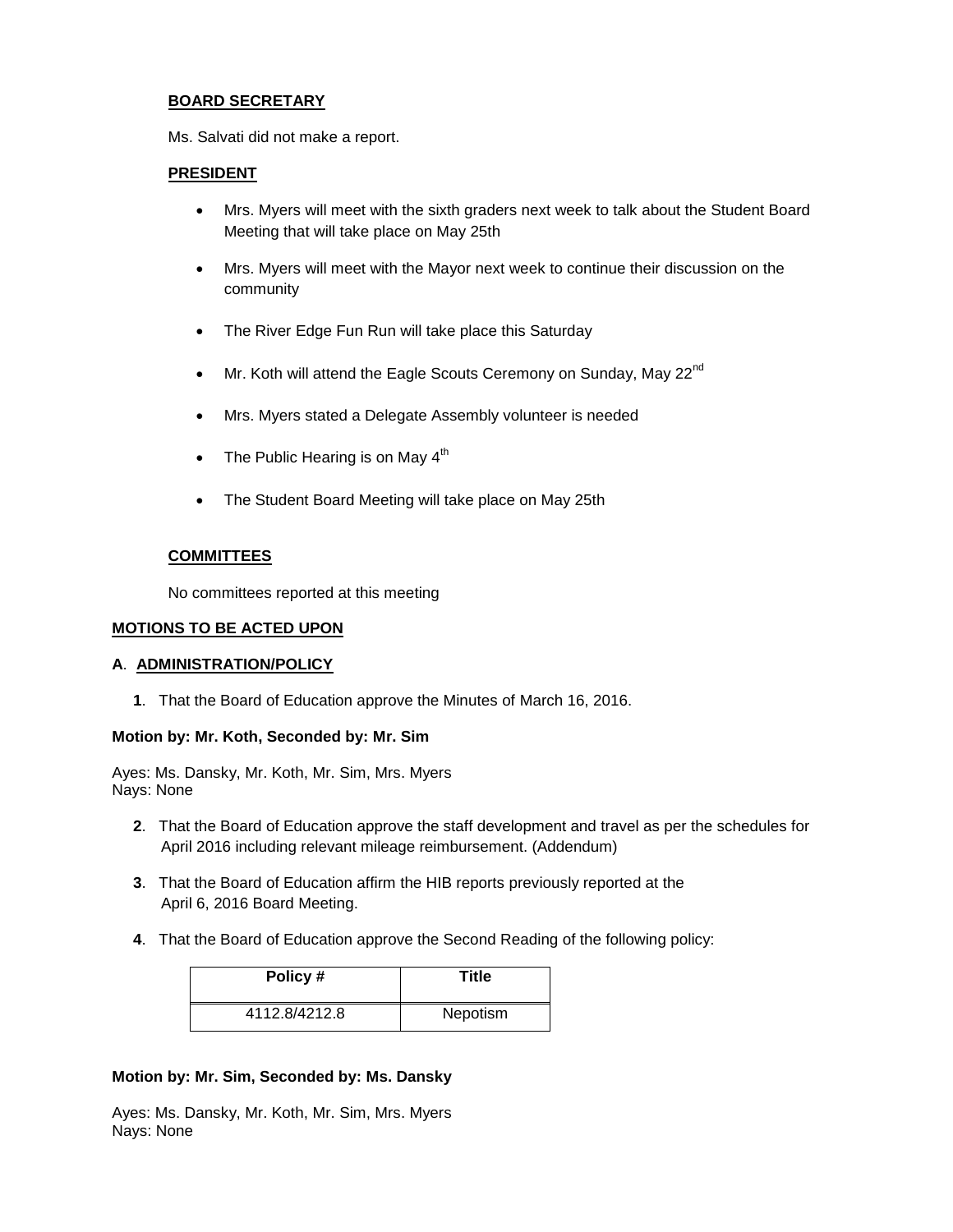### **B. CURRICULUM/EDUCATION** -None

## **C. BUILDING & GROUNDS** - None

#### **D. FINANCE/GRANTS/GIFTS**

- **1**. That the Board of Education approve the bills & claims dated April 2016 totaling \$541,865.12 including checks #38365 through #38445. Payrolls dated March 15, 2016 and March 31, 2016, totaling \$1,084,121.29, issued therefore, a copy of such warrants list be attached as part of these minutes. (Addendum)
- **2**. That the Board of Education approve the Budget Transfers for the school year 2015-2016 as of February 29, 2016. (Addendum)
- **3**. That the River Edge Board of Education approve the Secretary's and Treasurer's Reports for the period ending February 29, 2016.

Further, we certify that as of February 29, 2016, after review of the secretary's monthly financial report (appropriations section) and upon consultation with the appropriate district officials, to the best of our knowledge no major account or fund has been overexpended in violation of N.J.A.C. 6A:23-2.11 and that sufficient funds are available to meet the districts financial obligation for the remainder of the fiscal year. (Addendum)

#### **Motion by: Ms. Dansky, Seconded by: Mr. Koth**

Ayes: Ms. Dansky, Mr. Koth, Mr. Sim, Mrs. Myers Nays: None

#### **E. PERSONNEL**

**1**. That the Board of Education approve the following teachers for the Cycle V of the Post Dismissal Instructional Academy for the 2015-2016 School Year:

| <b>Cherry Hill</b>     | <b>Roosevelt</b>          |
|------------------------|---------------------------|
| Deborah Auriemma       | Abby Burns-Paterson       |
| Ashley Cannata         | Lauren Della Torre        |
| Emma Halik             | <b>Ashley Denn</b>        |
| <b>Christine Moran</b> | Colleen Poole             |
| Reem Halabi            | <b>Heather Rothschild</b> |
|                        | Leah Taylor               |

**2**. That the Board of Education, with the recommendation of the Superintendent approve a Disability Leave of Absence for Nancy Davis to commence on September 1, 2016 through September 30, 2016.

#### **Motion by: Mr. Koth, Seconded by: Mr. Sim**

Ayes: Ms. Dansky, Mr. Koth, Mr. Sim, Mrs. Myers Nays: None

**3**. That the Board of Education accept, with regret, the retirement of Nancy Davis, Roosevelt School Nurse, effective October 1, 2016.

#### **Motion by: Ms. Dansky, Seconded by: Mr. Koth**

Ayes: Ms. Dansky, Mr. Koth, Mr. Sim, Mrs. Myers Nays: None